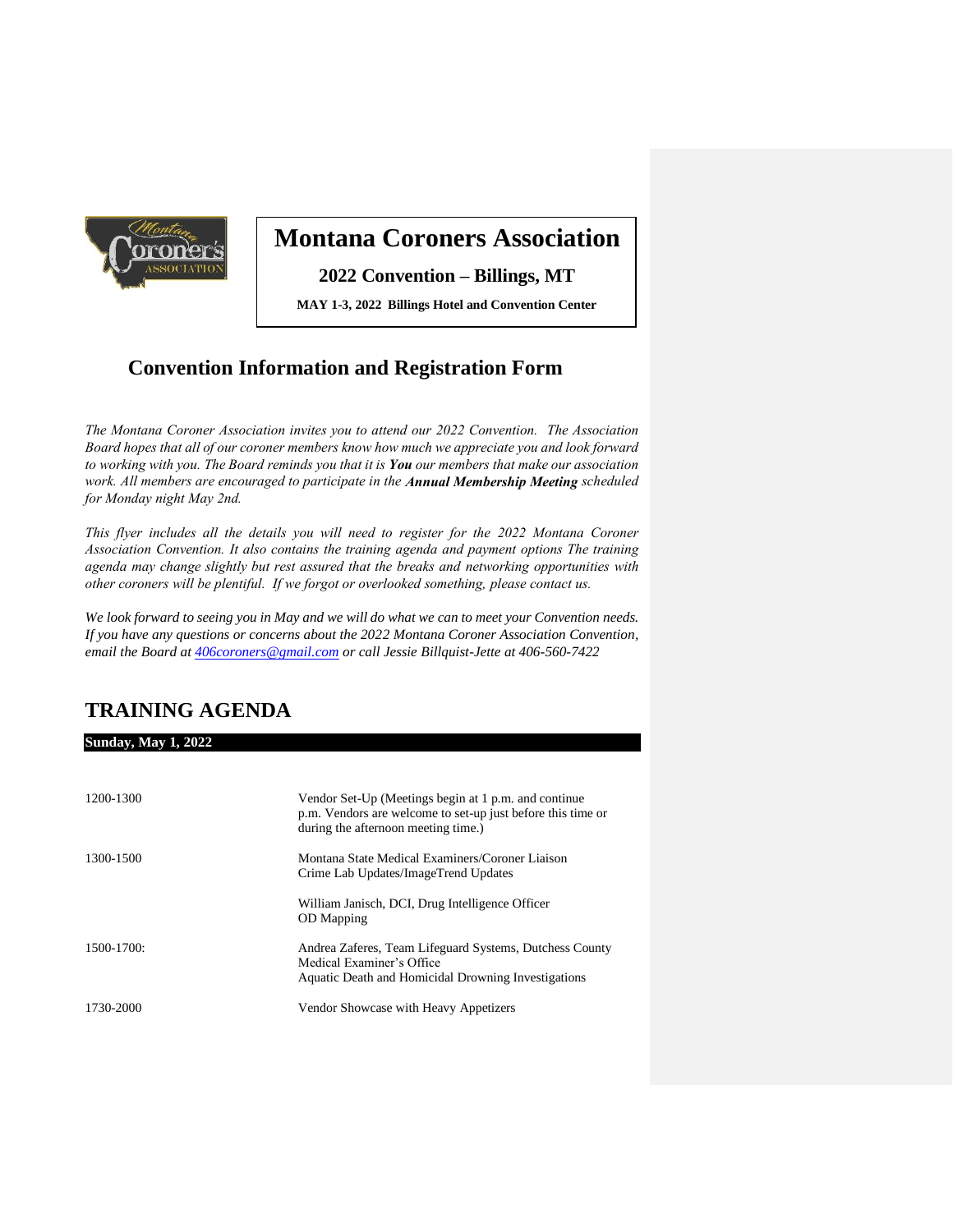#### **Monday, May 2, 2022**

| 0700-0800 | <b>Breakfast</b>                                                                                                                            |
|-----------|---------------------------------------------------------------------------------------------------------------------------------------------|
| 0800-1200 | Andrea Zaferes, Team Lifeguard Systems, Dutchess County<br>Medical Examiner's Office<br>Aquatic Death and Homicidal Drowning Investigations |
| 1200-1300 | Lunch                                                                                                                                       |
| 1300-1700 | Andrea Zaferes, Team Lifeguard Systems, Dutchess County<br>Medical Examiner's Office<br>Aquatic Death and Homicidal Drowning Investigations |
| 1800-2000 | Banquet Dinner/Annual Membership Meeting                                                                                                    |

#### **Tuesday, May 3, 2022**

| 0700-0800 | <b>Breakfast</b>                    |
|-----------|-------------------------------------|
| 0800-1200 | <b>IACME Drug Toxicity Training</b> |

#### **HOTEL INFORMATION**

**Billings Hotel & Convention Center** –A*ll training will take place at this hotel property.*

1223 Mullowney Ln., Billings, MT 59101

Call today to make your sleeping room reservations at the Billings Hotel and Convention Center, **406-248- 7151**. Let the hotel know you are with the Montana Coroner Association Conference and tell them you are a MCA member, so you can receive the group rate. All rooms are released on a first-come, first-served basis. Block expires when full. MAKE YOUR SLEEPING ROOM RESERVATIONS TODAY!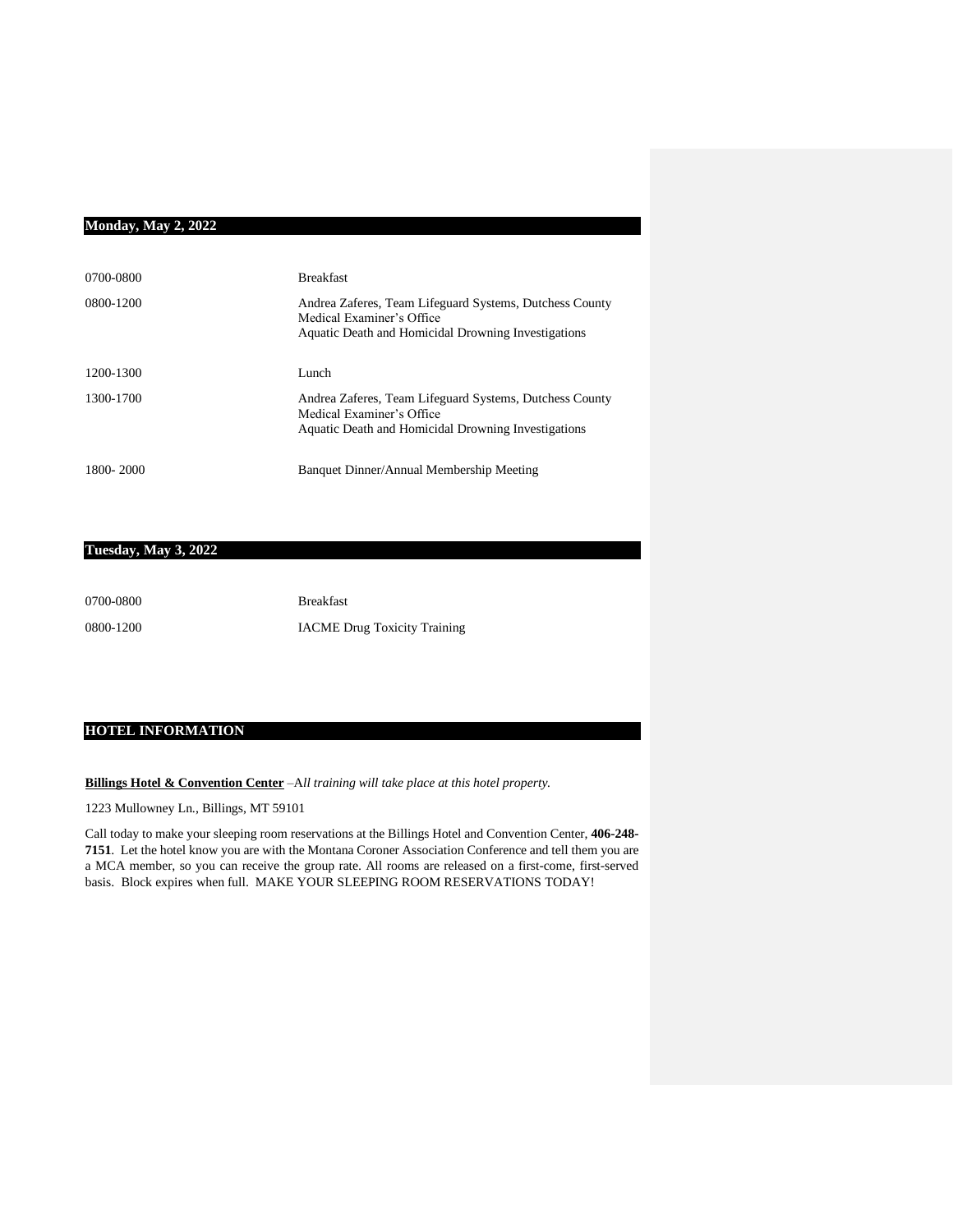## **REGISTRATION AND PAYMENT**

| Costs:               | MCA Coroners-\$150.00 or Free with payment of annual membership dues. Note:<br>registration fee is transferable to another deputy coroner within the same county |  |
|----------------------|------------------------------------------------------------------------------------------------------------------------------------------------------------------|--|
|                      | MCA Member- \$200.00                                                                                                                                             |  |
|                      | Non-MCA Members-\$300.00                                                                                                                                         |  |
|                      |                                                                                                                                                                  |  |
| <b>Registration:</b> | <b>Mail:</b> Please fill out and return registration form to                                                                                                     |  |
|                      | Montana Coroner Association                                                                                                                                      |  |
|                      | 200 W. Broadway, Missoula, MT 59802                                                                                                                              |  |
|                      | <b>Email:</b> Email registration forms to <b>406 coroners</b> @ gmail.com                                                                                        |  |
|                      |                                                                                                                                                                  |  |
| <b>Payment:</b>      | Mail in / Credit Card:                                                                                                                                           |  |
|                      |                                                                                                                                                                  |  |

Checks: Make all payable to Montana Coroner Association.

Credit Card: Transactions can be completed at the registration desk or Contact MCA Secretary/Treasurer Jace Dicken at 406-531-0355 to make a credit card payment.

### **Coroner Registration Information** (please write legibly)

| Name     |        | County Served: |      |
|----------|--------|----------------|------|
|          |        |                |      |
| Address: |        |                |      |
|          |        |                |      |
| City:    |        | State:         | Zip: |
|          |        |                |      |
| Phone:   | Email: |                |      |
|          |        |                |      |
| Title:   |        |                |      |
|          |        |                |      |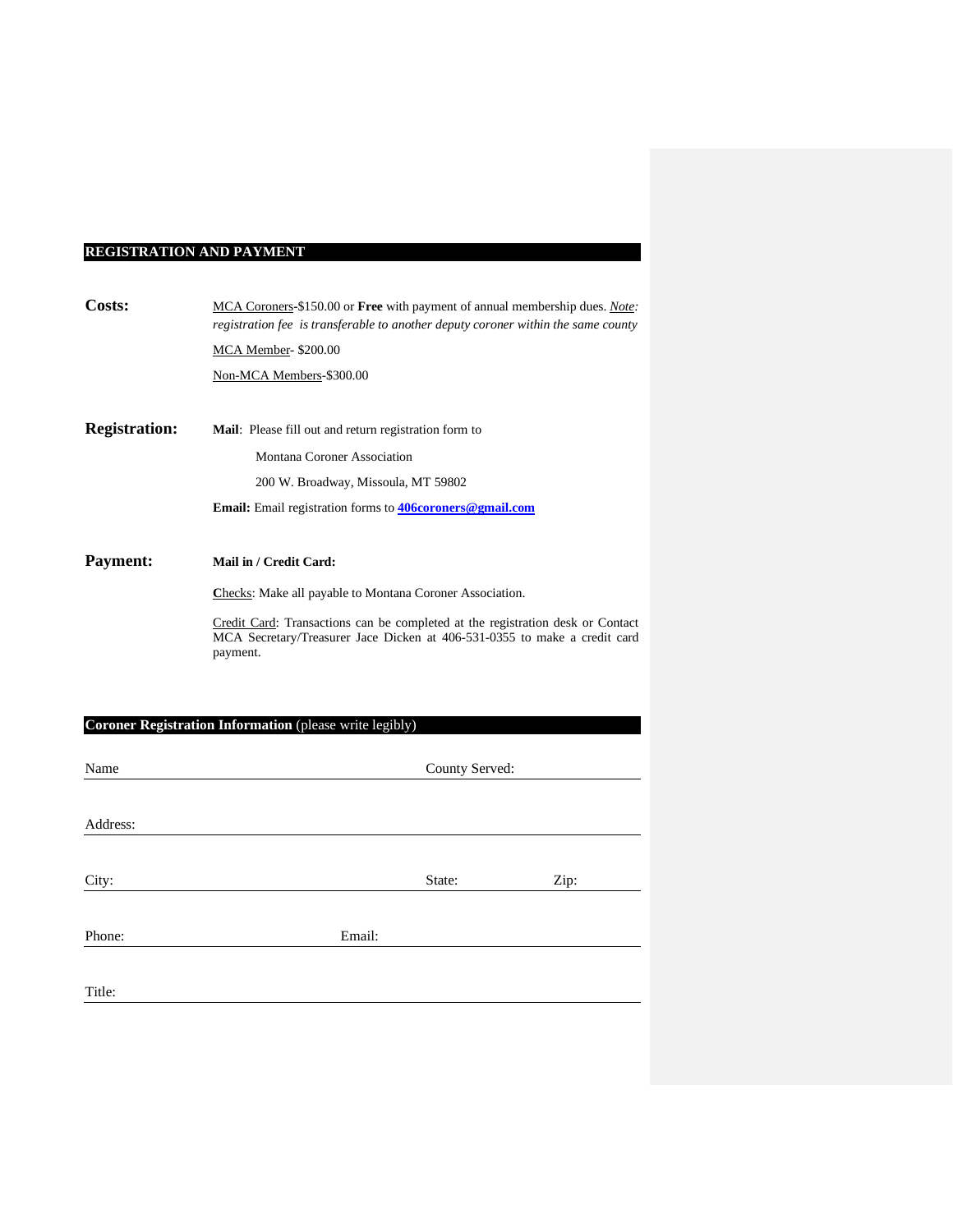| <b>Additional Attendees</b> (please write legibly)                                                                                                                                                                             |                                                                                                                                                                                                                                      |  |  |
|--------------------------------------------------------------------------------------------------------------------------------------------------------------------------------------------------------------------------------|--------------------------------------------------------------------------------------------------------------------------------------------------------------------------------------------------------------------------------------|--|--|
| Name and the set of the set of the set of the set of the set of the set of the set of the set of the set of the set of the set of the set of the set of the set of the set of the set of the set of the set of the set of the  |                                                                                                                                                                                                                                      |  |  |
| Phone:                                                                                                                                                                                                                         | Email <b>Executive Service Service Service Service</b>                                                                                                                                                                               |  |  |
| Name and the set of the set of the set of the set of the set of the set of the set of the set of the set of the set of the set of the set of the set of the set of the set of the set of the set of the set of the set of the  | Title Title                                                                                                                                                                                                                          |  |  |
| Phone: Phone Phone Phone Phone Phone Phone Phone Phone Phone Phone Phone Phone Phone Phone Phone Phone Phone Phone Phone Phone Phone Phone Phone Phone Phone Phone Phone Phone Phone Phone Phone Phone Phone Phone Phone Phone | Email <b>Executive Contract Contract Contract Contract Contract Contract Contract Contract Contract Contract Contract Contract Contract Contract Contract Contract Contract Contract Contract Contract Contract Contract Contrac</b> |  |  |
| Name Name                                                                                                                                                                                                                      | Title Title                                                                                                                                                                                                                          |  |  |
| Phone:                                                                                                                                                                                                                         | Email experience and the state of the state of the state of the state of the state of the state of the state of the state of the state of the state of the state of the state of the state of the state of the state of the st       |  |  |
| Name                                                                                                                                                                                                                           |                                                                                                                                                                                                                                      |  |  |
| Phone: Phone Phone Phone Phone Phone Phone Phone Phone Phone Phone Phone Phone Phone Phone Phone Phone Phone Phone Phone Phone Phone Phone Phone Phone Phone Phone Phone Phone Phone Phone Phone Phone Phone Phone Phone Phone | Email 2008 - 2008 - 2010 - 2010 - 2010 - 2010 - 2010 - 2010 - 2010 - 2010 - 2010 - 2010 - 2010 - 2010 - 2010 -                                                                                                                       |  |  |
| Name and the contract of the contract of the contract of the contract of the contract of the contract of the contract of the contract of the contract of the contract of the contract of the contract of the contract of the c | Title <b>The Community of the Community</b> of the Community of the Community of the Community of the Community of the Community of the Community of the Community of the Community of the Community of the Community of the Commun  |  |  |
| Phone:                                                                                                                                                                                                                         | Email                                                                                                                                                                                                                                |  |  |